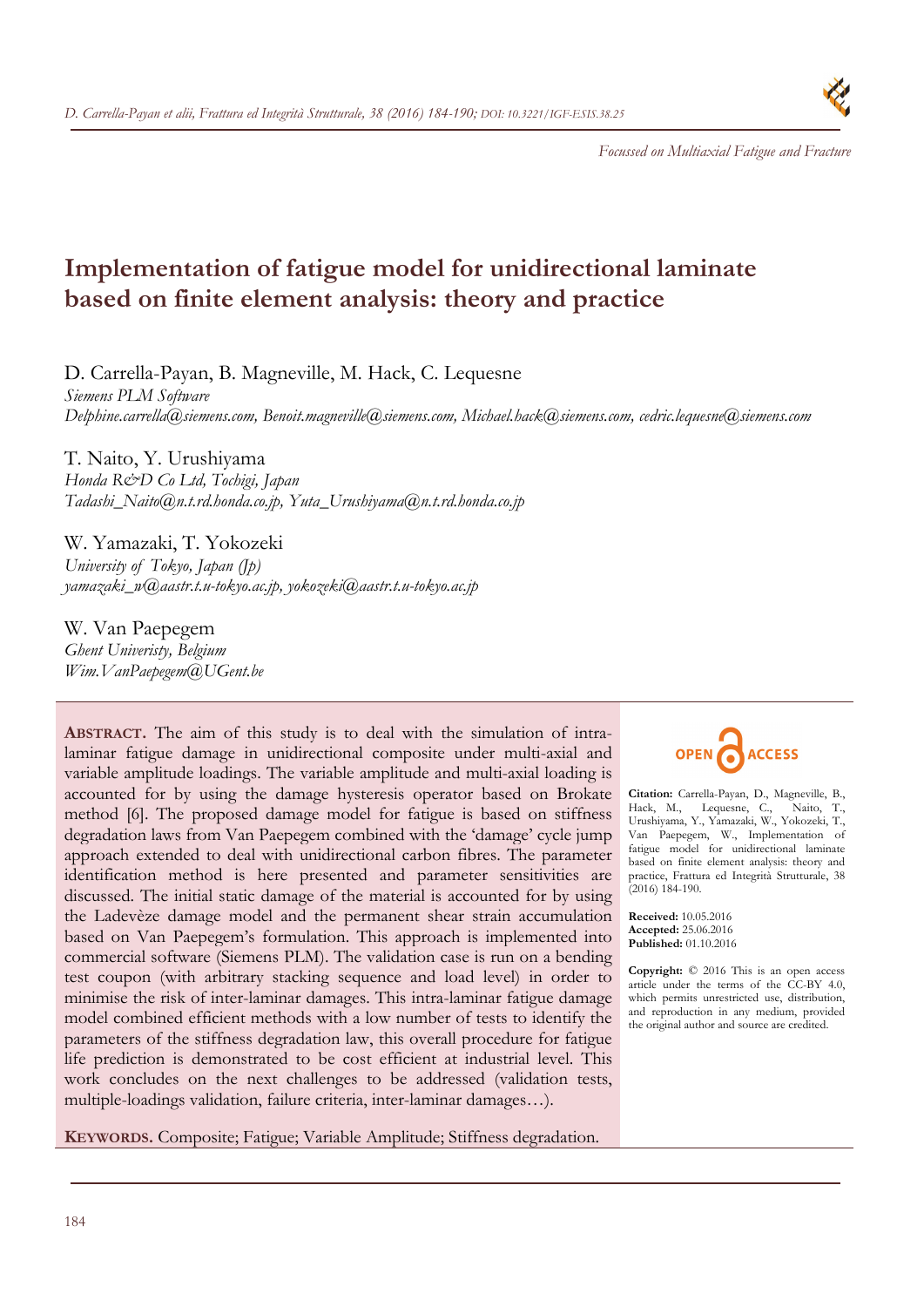## **INTRODUCTION**

he increase of lightweight material in transportation industries is today facing more than ever questions on fatigue life prediction of composite structures. The critical step towards accurate prediction is to reproduce the loading conditions undergone by the composite component. In automotive application, the challenge is related to the The increase of lightweight material in transportation industries is today facing more than ever questions on fatigue life prediction of composite structures. The critical step towards accurate prediction is to reproduce t PLM software has developed an innovative composite fatigue CAE methodology (patent pending) keeping track of the material degradation under such conditions.

Sevenois [1] reviewed and compared the state of the art for fatigue model techniques of woven and UD composite. The study concluded that out of the four modelling methodologies (fatigue life, residual strength, residual stiffness and

mechanistic model) the residual stiffness models are suitable for mechanical performance using experimental data and can also be combined with residual strength approach.

The presented methodology is based on residual stiffness fatigue law combined with an efficient damage operator approach to calculate the residual stiffness. This approach will be able to perform fatigue simulations for variable amplitude loads and will allow ply-stacking optimization without additional testing or material characterizations.

# **INTRA-LAMINAR FATIGUE SOLUTION WITH DAMAGE JUMP**

he intralaminar fatigue model strategy is herein presented in the following order: definition of the stiffness degradation law, then calculation optimization algorithm (N-Jump and damage jump combined to the damage operator) and finally, description of parameter identification procedure used in Siemens PLM commercial the de option of the software.

# *Fatigue and Stiffness Degradation – Theory*

Fatigue damage laws

The damage evolution law is based on the work of Van Paepegem for woven glass fibers [2]. Three intra-laminar damage variables D11, D22 and D12 are defined at ply level and linked to the stress tensor by the following behavior law, Eq.(1)

$$
\underline{\sigma} = HCH\left(\underline{\varepsilon} - \underline{\varepsilon}^p\right) \tag{1}
$$

where C is the Stiffness tensor, εp is a permanent strain tensor and H is defined as

|  | $\sqrt{1-D_{11}}$ |                     |                       | $\overline{0}$ |                                       |
|--|-------------------|---------------------|-----------------------|----------------|---------------------------------------|
|  |                   | $\sqrt{1-D_{22}}$ 0 |                       |                |                                       |
|  |                   |                     |                       |                |                                       |
|  |                   |                     | 0 $\sqrt{1 - D_{12}}$ |                | $\begin{bmatrix} 0 & 0 \end{bmatrix}$ |
|  |                   |                     |                       |                |                                       |
|  |                   |                     |                       |                |                                       |

(2)

In [2] the damage variables  $D_{ij}$  were split into a positive and a negative part ( $d_{ij}^+$  and  $d_{ij}^-$ ), where the positive part increases when the stress is positive, and the negative one when it is negative. At the end the two parts were added, including a crack closure coefficient for combination of tension of compression. In this work, only positive stress ratios are used, which means that there is no switch between tension and compression over a cycle and simplifies the problem. Either the stress is always positive and the damage  $D_{ij}$  is equal to  $d_{ij}^+$ ; or it is always negative and it is equal to  $d_{ij}^-$ , Eq.(3).

Besides, the formulations of Van Paepegem [2] must be adapted to unidirectional plies. First of all, to account for the high in-plane orthotropy of unidirectional plies, independent  $c_i$  parameters are defined for the three components of the damage. Therefore, fifteen parameters are used  $(c_{ijk})$  instead of five. For the same reason, the coupling between  $D_{11}$  and  $D_{12}$  which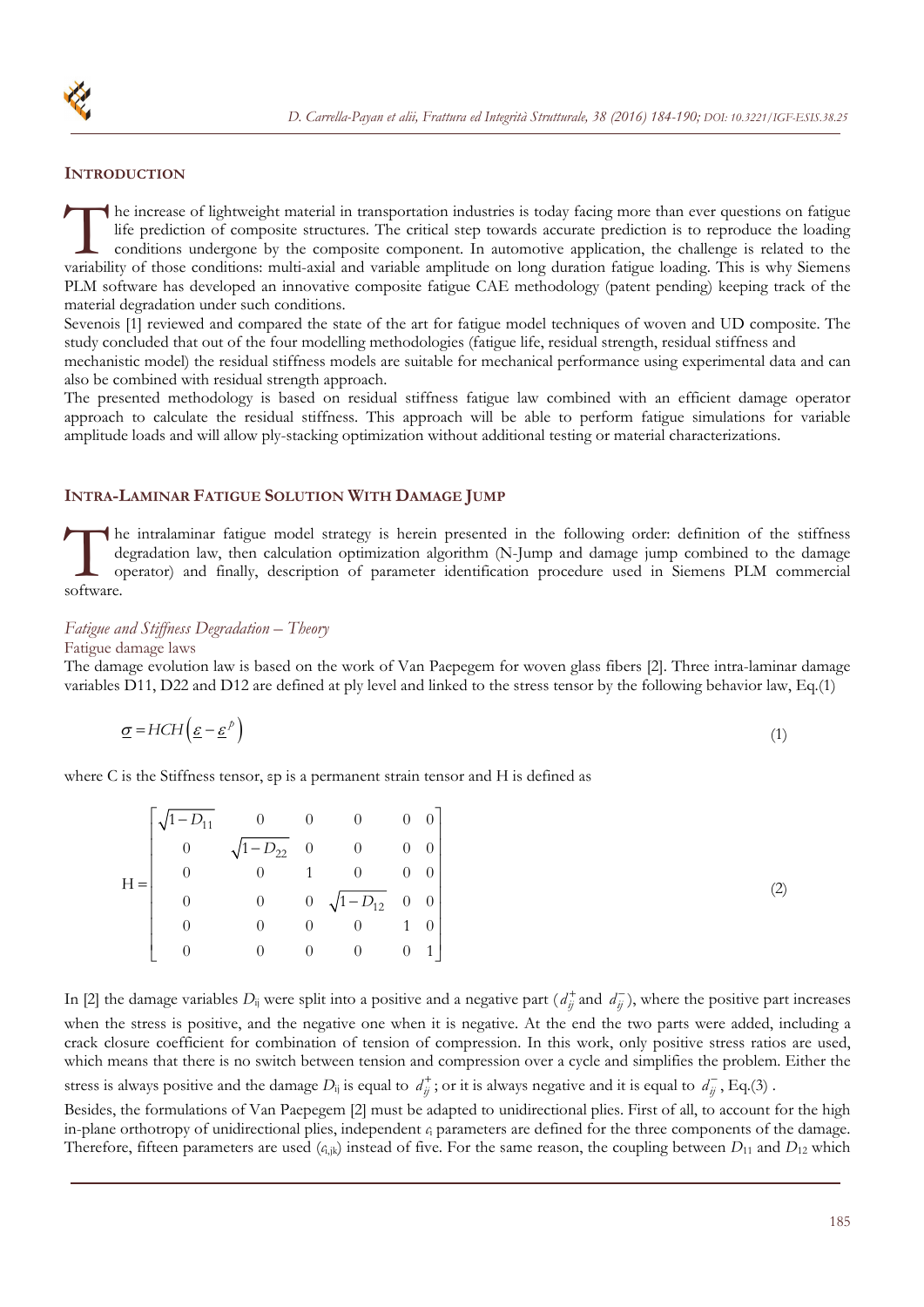

was implemented for woven is removed for UD: in woven fabrics, matrix de-cohesion clearly affects the stiffness in longitudinal and transverse directions, whereas in unidirectional plies, the effect of matrix degradation on longitudinal behavior can be neglected. However, the coupling between  $D_{22}$  and  $D_{12}$  remains mandatory and has been maintained. Finally, the deletion of this coupling imposes the addition of a propagation term in the formulation of *D*12, so that a pure shear load in a ply remains able to lead to its collapse. With these assumptions applied to the formulations taken from [2], the evolution laws for the damage variables become:

$$
\frac{d(d_{11}^{+})}{dN} = c_{1,11} \Sigma_{11}^{+} exp \left( -c_{2,11} \frac{d_{11}^{+}}{\sqrt{\Delta \Sigma_{11}^{+}}} \right) + c_{3,11} d_{11}^{+} \Sigma_{11}^{+}^{2} exp \left( c_{5,11} \Sigma_{11}^{+} - c_{4,11} \right)
$$
\n
$$
\frac{d(d_{11}^{-})}{dN} = \left[ c_{1,11} \Delta \Sigma_{11}^{-} exp \left( -c_{2,11} \frac{d_{11}^{-}}{\sqrt{\Delta \Sigma_{11}^{-}}} \right) \right]^{3} + c_{3,11} d_{11}^{-} \Sigma_{11}^{-2} exp \left( \frac{c_{5,11}}{3} \Sigma_{11}^{-} - c_{4,11} \right)
$$
\n
$$
\frac{d(d_{22}^{+})}{dN} = c_{1,22} \left( 1 + D_{12}^{7/2} \right) \Sigma_{22}^{+} exp \left( -c_{2,22} \frac{d_{22}^{+}}{(1 + D_{12}^{7/2}) \sqrt{\Sigma_{22}^{+}}} \right) + c_{3,22} d_{22}^{+} \Sigma_{22}^{+} exp \left( c_{5,22} \Delta \Sigma_{22}^{+} - c_{4,22} \right)
$$
\n
$$
\frac{d(d_{22}^{-})}{dN} = \left[ c_{1,22} \left( 1 + D_{12}^{7/2} \right) \Sigma_{22}^{-} exp \left( -c_{2,22} \frac{d_{22}^{-}}{(1 + D_{12}^{7/2}) \sqrt{\Sigma_{22}^{-}}} \right) \right]^{3} + c_{3,22} d_{22}^{-} \Sigma_{22}^{-2} exp \left( \frac{c_{5,22}}{3} \Delta \Sigma_{22} - c_{4,22} \right)
$$
\n
$$
\frac{d(d_{12}^{+})}{dN} = c_{1,12} \left( 1 + d_{12}^{-2} \right) \Sigma_{12}^{+} exp \left( -c_{2,12} \frac{d_{12}^{+}}{2 \left( 1 + d_{12}^{-2} \right) \sqrt{\Sigma_{12}^{+}}} \right) + c_{3,12} d_{12}^{-} \Sigma_{12}^{-2} exp
$$

where  $c_{i,jk}$  are the 15 fatigue material coefficients that must be identified, the fatigue failure indices  $\Sigma_{ij}$  are the ratio between the effective stress and the ultimate strength of the material in the ij component, and

$$
\Sigma_{ij}^{+} = max_{cycle} \left( \Sigma_{ij} \frac{\sigma_{ij}}{|\sigma_{ij}|} \right); \ \Sigma_{ij}^{-} = max_{cycle} \left( \Sigma_{ij} \frac{-\sigma_{ij}}{|\sigma_{ij}|} \right)
$$
\n
$$
where \ \sigma_{ij} = \begin{cases} 0, & \sigma_{ij} < 0 \\ \sigma_{ij}, & \sigma_{ij} \ge 0 \end{cases} (4)
$$
\n
$$
where \ \sigma_{ij} = \begin{cases} 0, & \sigma_{ij} < 0 \\ \sigma_{ij}, & \sigma_{ij} \ge 0 \end{cases}
$$

Accumulated permanent strain

In addition to these damage evolution laws, the model takes into account the permanent strain which appears in the ply due to a cyclic shear loading. Some matrix debris formed by the shear stress is accumulated in the opening matrix cracks during tension stress [2], which leads to a non-reversible deformation of the ply.

The  $\omega$  parameter drives the fatigue permanent strain accumulation following the formulation:

$$
\frac{d\gamma_{12}^{p}}{dN} = c_9 \max_{i} \gamma_{12} \frac{dd_{12}^{+}}{dN} + c_9 \max_{i} - \gamma_{12} \frac{dd_{12}^{-}}{dN} \,. \tag{5}
$$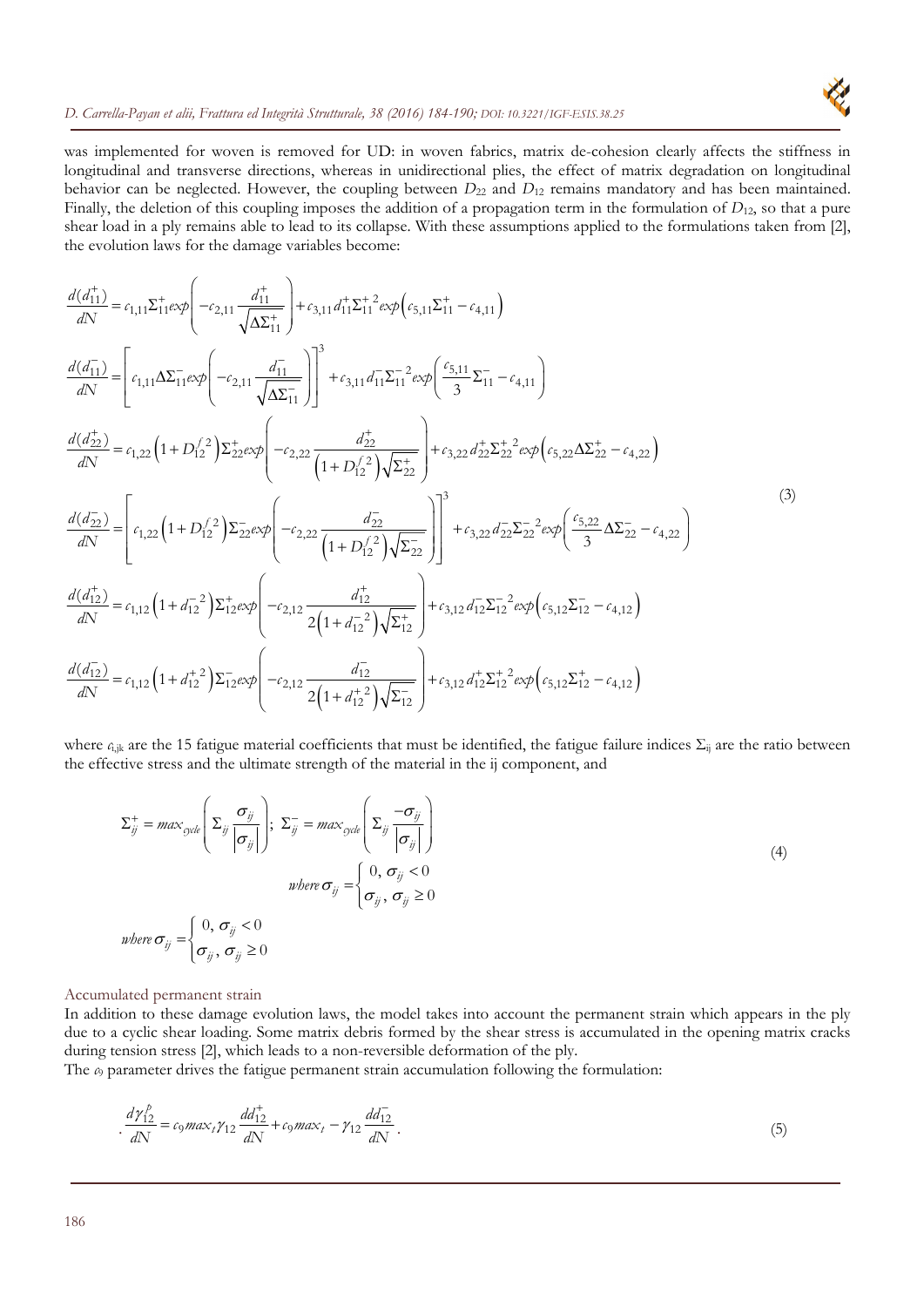

Initial degradation of the ply

It is also important to consider the effect of the first static loading of the ply on its fatigue damage and strain behavior, as it is not included in the fatigue degradation. Therefore, the static damage and permanent strain are evaluated with a static damage model [2] by running a first non-linear analysis up to the peak load of the cyclic fatigue analysis. The resulting initial damage and permanent strain are imposed as initial state of the fatigue analysis and the first cycle can be computed with a correct stress distribution. The fatigue damage tensor  $D_f$  is then added to the initial damage tensor  $D_s$ 

$$
D = D_s + D_f \tag{6}
$$

The same operation is done with the permanent strain.

#### *Calculation optimization: from N-Jump to Damage Jump*

#### Block loading: N-Jump

The purpose of the N-Jump algorithm is to avoid running a full FE analysis at each load cycle and to deliberately choose a few relevant load cycles only. The cycles with no significant damage growth are "jumped".

From a first FE analysis, at each Gauss point of the FE model, the theoretical number of cycles to jump NJUMP1 is estimated by extrapolating the damage, Eq. (1) and applying to Eq. (7)

$$
\Delta D = D_{N+NJUMP1} - D_N = \begin{cases} 10^{-20} & \text{if } D = 0\\ 0.5D & \text{if } 0 < D \le 0.2\\ 0.1 & \text{if } D > 0.2 \end{cases} \tag{7}
$$

A global cycle jump NJUMP is defined such that  $P\%$  of Gauss points verify NJUMP1 < NJUMP for the three components. The value of P has been set to 5% in this study. The damage is finally extrapolated after NJUMP, using again the progressive damage formulations Eq.(3). To validate this algorithm and the value of P, three similar fatigue analyses (three points bending) have been run on the first 100 loading cycles with a 45 degrees layup; one without NJUMP, one with  $P=1\%$  and one with  $P=5\%$ . Fig. 1 compares the stiffness degradation observed in the three analyses and validates the accuracy of the NJUMP algorithm.



#### **VARIABLE AMPLITUDE: DAMAGE ACCUMULATION JUMP AND DAMAGE HYSTERESIS OPERATOR**

n automotive industry, the synthesis of realistic fatigue loading involves complex load schedules for different roads with variable loading (Fig. 2). The aforementioned jump algorithm is given for block loading. Also, the N-Jump is calculating the damage status by extrapolation (Eq. 7). Here, the damage accumulation jump aims to accurately In automotive industry, the synthesis of realistic fatigue loadi with variable loading (Fig. 2). The aforementioned jump algedically the damage status by extrapolation (Eq. 7). He calculate locally the progressive damage a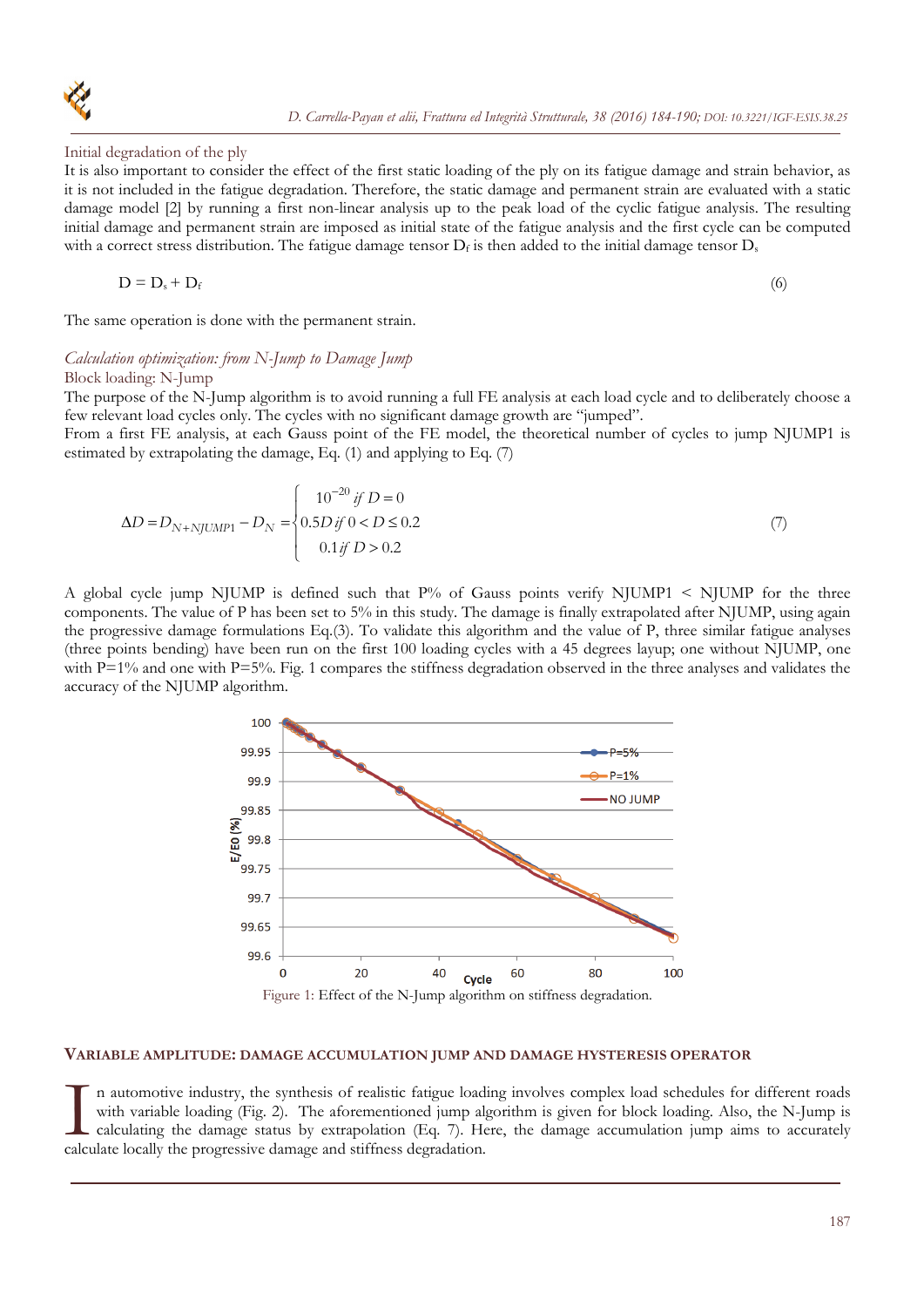



Figure 2: Variable Amplitude example in automotive application.

For variable amplitude, traditional fatigue approaches for metallic material use SN curves, linear Miner-Palmgren damage accumulation and cycle (rainflow) based damage evaluations [3-5]. SN curves are test based on curve fitting techniques which does not take into account the loading history of the material. In 1945, Miner developed a linear damage accumulation method, based on the work of Palmgren and added the contribution of various stress amplitude loading to the damage. However, as for SN curves, the loading history of the material is not accounted for. In Rainflow counting methods the damage level depends on full closing hysteresis loops of load cycles (Fig. 3).



Figure 3: Illustration of rainflow method based on stresses/strains with nested cycles.

In the case of composite materials, the fatigue behavior is changing over time due to changes in the matrix damage state. When applying variable amplitude loading, the largest load cycles – that contribute to the larger amount of damage – commonly take a very long time to complete, due to the many nested cycles (Fig. 3). In this case the approach to only consider cycles when they are completed can no longer be justified.

The damage hysteresis operator approach based on Brokate works [6] is able to calculate damage at defined time increment instead of 'closed load increment'. This operator allows to up-date the damage status depending on the predamage and any other external factors (i.e. temperature, humidity…). These operators are therefore suited to follow the progressive damage curves and also to include damage history of the material. This approach gives good prediction when applied to temperature dependent fatigue analysis with non-linear damage accumulation [7-8-9] and for full car structures with full load histories [10].

#### **PARAMETER IDENTIFICATION PROCEDURE**

#### *Tests protocol*

n this study, two different tests protocols are proposed. The first one is a traditional approach with tensile tests on five layups and five load levels per layup capturing a representative span of fatigue life (based on test method [11]). This results in twenty five configurations. The second one is an application of a more innovative appr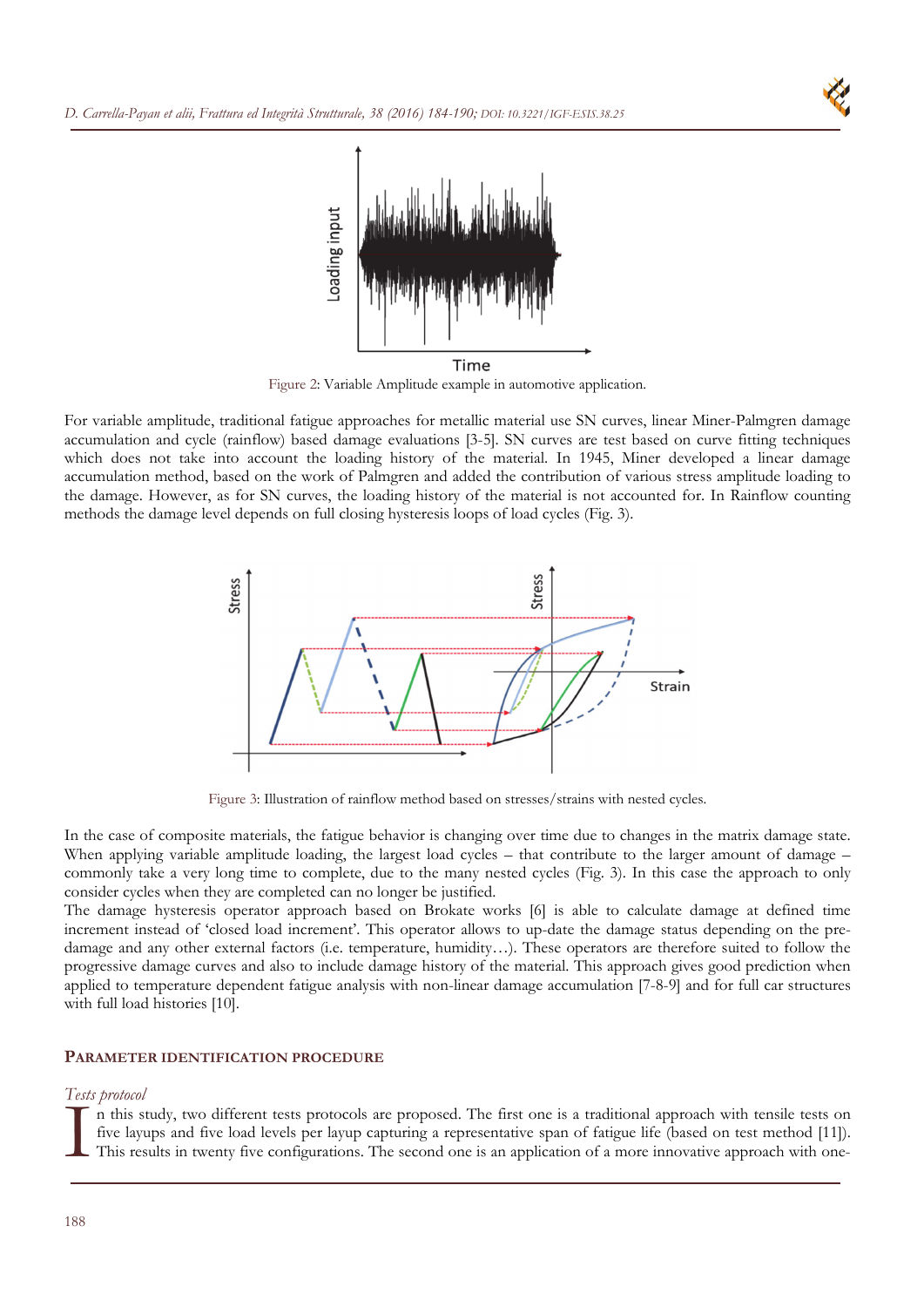

sided bending tests on the same five layups, but with only one load level for each layup, so only five configurations. The idea is to assess if the load distribution on this kind of specimen can provide enough information to feed the damage model, as a three-points-bending test results in progressive load levels along the same specimen, both in tension and compression.

Peak data such as load, displacement, strains from extensometers and gauges, temperature are measured from these tests at several representative cycles. The stiffness degradation of each specimen can be estimated from these evolutions. Additionally, running-in and unloading raw data are extracted to analyse the initial stiffness drop of the specimens and their final permanent strain.

## *Parameters identification protocol*

The parameters identification consists in an FE-based optimization of the fifteen fatigue parameters to fit simulated stiffness degradation with experimental results. A step-by-step methodology identifying the parameters one by one from specific experimental data has been setup. As illustrated by two examples in Fig. 4, each *c*i parameter has a specific contribution on the numerical stiffness degradation, and therefore can be adjusted to perfectly fit with experimental results.



Therefore, two volume finite elements models reproducing the two testing procedures have been created, and the nonlinear fatigue solver with N-Jump algorithm is used to efficiently correlate the stiffness degradation of each testing configuration by adjusting the fifteen  $c_{ijk}$  parameters (note that the N-Jump is herein used as tests are carried out under constant amplitude loading). An illustration of the resulting correlation between experimental and simulated stiffness evolutions is given in Fig. 5.



Finally, the parameter  $\alpha_9$  is estimated by crosschecking the raw data of the unloading of some of the specimens.